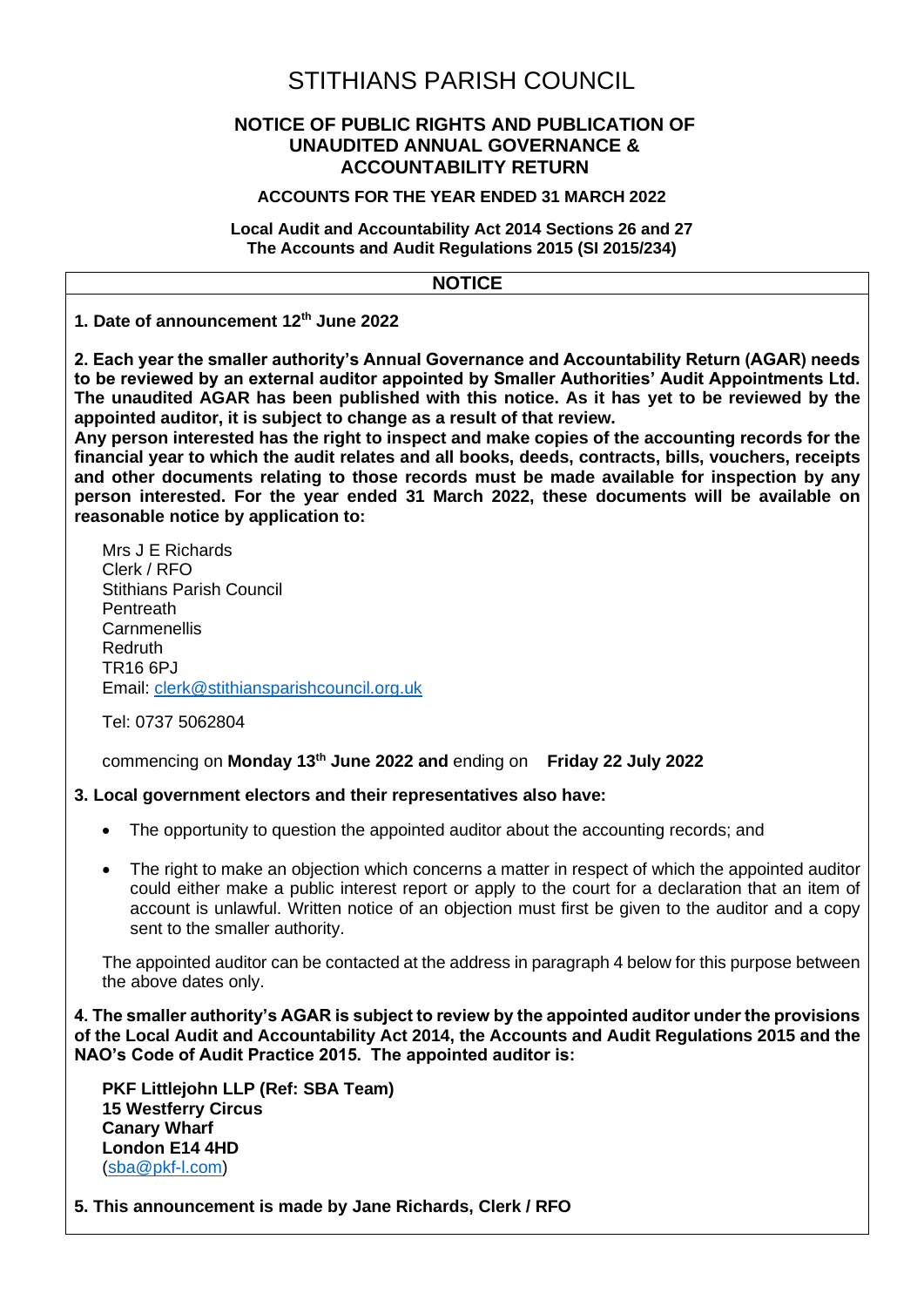## **LOCAL AUTHORITY ACCOUNTS: A SUMMARY OF YOUR RIGHTS**

#### **Please note that this summary applies to all relevant smaller authorities, including local councils, internal drainage boards and 'other' smaller authorities.**

#### **The basic position**

The [Local Audit and Accountability Act 2014](http://www.legislation.gov.uk/ukpga/2014/2/contents) (the Act) governs the work of auditors appointed to smaller authorities. This summary explains the provisions contained in Sections 26 and 27 of the Act. The Act and the [Accounts and Audit Regulations 2015](http://www.legislation.gov.uk/uksi/2015/234/contents/made) also cover the duties, responsibilities and rights of smaller authorities, other organisations and the public concerning the accounts being audited.

As a local elector, or an interested person, you have certain legal rights in respect of the accounting records of smaller authorities. As an interested person you can inspect accounting records and related documents. If you are a local government elector for the area to which the accounts relate you can also ask questions about the accounts and object to them. You do not have to pay directly for exercising your rights. However, any resulting costs incurred by the smaller authority form part of its running costs. Therefore, indirectly, local residents pay for the cost of you exercising your rights through their council tax.

#### **The right to inspect the accounting records**

Any interested person can inspect the accounting records, which includes but is not limited to local electors. You can inspect the accounting records for the financial year to which the audit relates and all books, deeds, contracts, bills, vouchers, receipts and other documents relating to those records. You can copy all, or part, of these records or documents. Your inspection must be about the accounts, or relate to an item in the accounts. You cannot, for example, inspect or copy documents unrelated to the accounts, or that include personal information (Section 26  $(6)$  – (10) of the Act explains what is meant by personal information). You cannot inspect information which is protected by commercial confidentiality. This is information which would prejudice commercial confidentiality if it was released to the public and there is not, set against this, a very strong reason in the public interest why it should nevertheless be disclosed.

When smaller authorities have finished preparing accounts for the financial year and approved them, they must publish them (including on a website). There must be a 30 working day period, called the 'period for the exercise of public rights', during which you can exercise your statutory right to inspect the accounting records. Smaller authorities must tell the public, including advertising this on their website, that the accounting records and related documents are available to inspect. By arrangement you will then have 30 working days to inspect and make copies of the accounting records. You may have to pay a copying charge. The 30 working day period must include a common period of inspection during which all smaller authorities' accounting records are available to inspect. This will be 1-14 July 2022 for 2021/22 accounts. The advertisement must set out the dates of the period for the exercise of public rights, how you can communicate to the smaller authority that you wish to inspect the accounting records and related documents, the name and address of the auditor, and the relevant legislation that governs the inspection of accounts and objections.

#### **The right to ask the auditor questions about the accounting records**

You should first ask your smaller authority about the accounting records, since they hold all the details. If you are a local elector, your right to ask questions of the external auditor is enshrined in law. However, while the auditor will answer your questions where possible, they are not always obliged to do so. For example, the question might be better answered by another organisation, require investigation beyond the auditor's remit, or involve disproportionate cost (which is borne by the local taxpayer). Give your smaller authority the opportunity first to explain anything in the accounting records that you are unsure about. If you are not satisfied with their explanation, you can question the external auditor about the accounting records.

The law limits the time available for you formally to ask questions. This must be done in the period for the exercise of public rights, so let the external auditor know your concern as soon as possible. The advertisement or notice that tells you the accounting records are available to inspect will also give the period for the exercise of public rights during which you may ask the auditor questions, which here means formally asking questions under the Act. You can ask someone to represent you when asking the external auditor questions.

Before you ask the external auditor any questions, inspect the accounting records fully, so you know what they contain. Please remember that you cannot formally ask questions, under the Act, after the end of the period for the exercise of public rights. You may ask your smaller authority other questions about their accounts for any year, at any time. But these are not questions under the Act.

You can ask the external auditor questions about an item in the accounting records for the financial year being audited. However, your right to ask the external auditor questions is limited. The external auditor can only